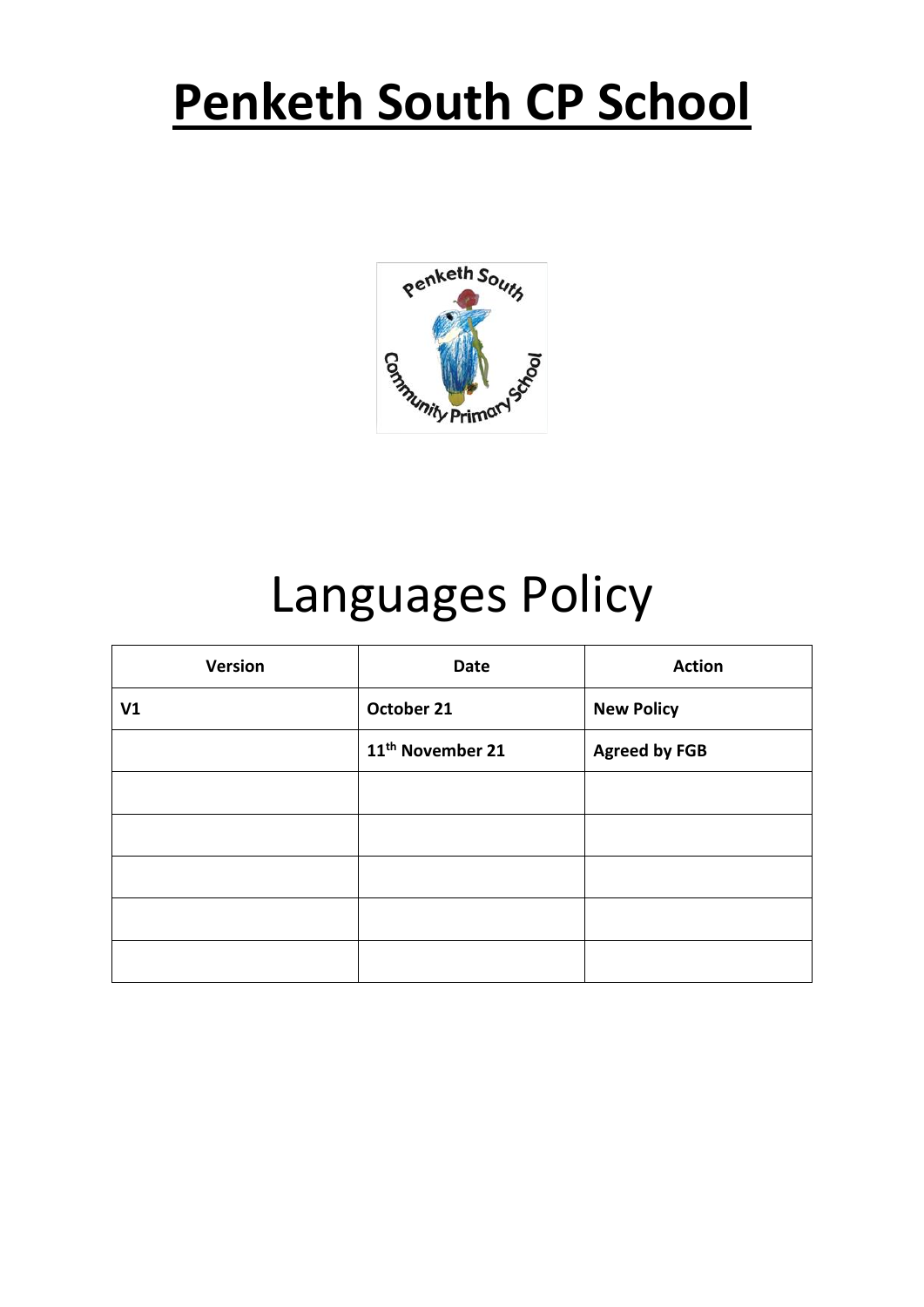#### *"Purpose of study*

*Learning a foreign language is a liberation from insularity and provides an opening to other cultures. A high-quality languages education should foster pupils' curiosity and deepen their understanding of the world. The teaching should enable pupils to express their ideas and thoughts in another language and to understand and respond to its speakers, both in speech and in writing. It should also provide opportunities for them to communicate for practical purposes, learn new ways of thinking and read great literature in the original language. Language teaching should provide the foundation for learning further languages, equipping pupils to study and work in other countries."* 

-The National Curriculum in England: Key stages 1 and 2 Framework Document. September 2013

#### **Context:**

The KS2 classes have been language learners. The school is a one form entry school with approximately 90 pupils across KS2. The first language of the majority of pupils in the school is English. There are also a number of pupils who have Cantonese as their first language.

### **Intent**

At school we believe that the learning of a language provides a valuable educational, social and cultural experience for our pupils. It helps them to develop communication skills, including key skills in speaking, listening, reading and writing. The children's knowledge of how language works will be developed and extended. Lessons will enable pupils to make substantial progress in one language. The linguistic skills gained will assist and lay foundations for further language learning. It will provide pupils with the confidence and independence to explore and be able to attempt manipulation of the structure of language. Learning another language gives children a new and broader perspective on the world, encouraging them to understand their own cultures and those of others.

## **Implementation**

Children in KS2 learn German. We have recently moved from a 2 – year programme of learning German in Year 3 and 4 and French in Year 5 and 6 to learning German across all four-year groups. This enables the learner to build on the success on previous years and show their progression skills and knowledge.

In KS2 children are taught by their class teacher for 30 minutes per week and school aims to follow up activities when appropriate outside of the language lesson. Teachers are supported by a native speaker e.g. team teaching of lessons. Teachers follow the Scheme of Work set out by the Primary Languages Network. These are differentiated but follow the same structure and content for nonnative speakers and native speakers, therefore providing support for non – native speakers.

The subject is managed by the Languages Co-ordinator. To ensure the language skills of staff are developed and sustained the school are members of the Primary Languages Network. This provides all the materials, resources and support sound files and activities to enable the school to ensure progression in language learning across the four core skills and also the DfE 12 Attainment Targets. The co-ordinator will advise, work with and guide staff and the visiting specialist teacher when required.